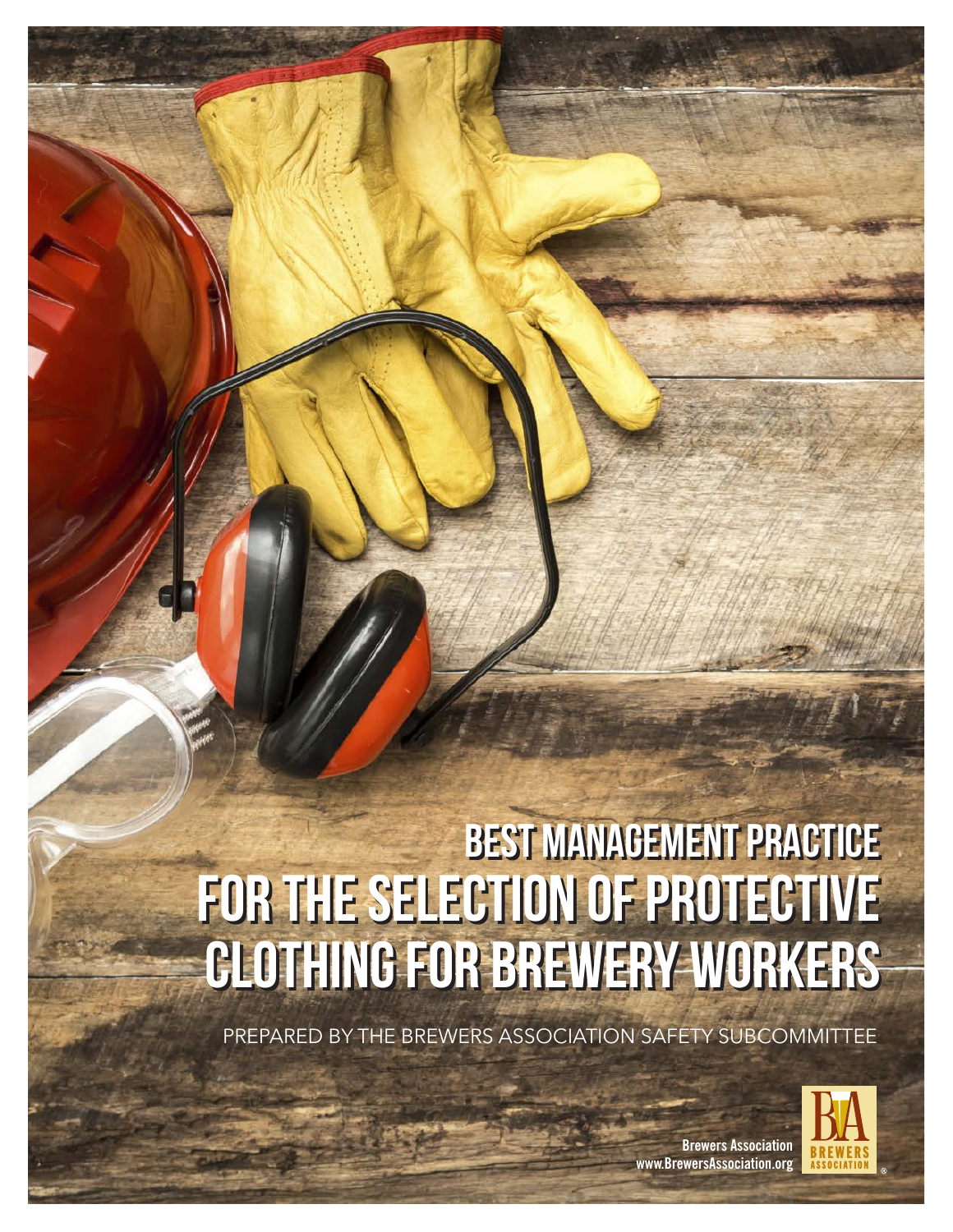## TABLE OF CONTENTS

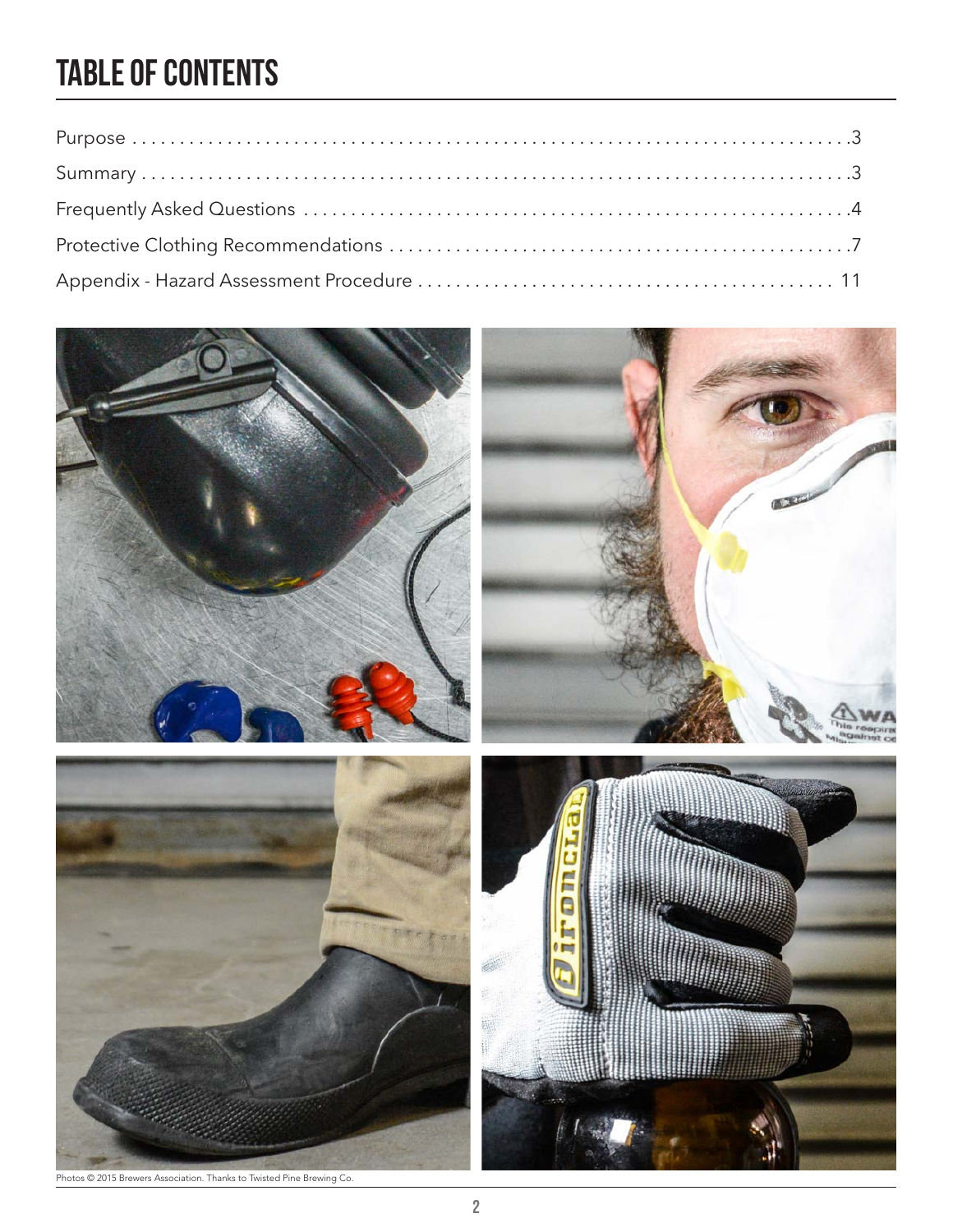### **PIIRPOSE**

The purpose of this document is to provide a helpful, consistent guideline for Brewers Association (BA) members to use when specifying brewery uniforms and protective clothing.

Employers and employees must work together to assure a safe workplace. Employers need to perform workplace hazard assessments in order to determine necessary protective clothing, adequate engineering controls, and safe work practices as well as provide training and equipment. Employees have the responsibility to conduct themselves in a safe manner according to the equipment and training they have received.

### SUMMARY

The recommendations herein are based on the experiences and expertise of BA Safety Subcommittee (SSC) members, contributing BA members, best

practices utilized in trades with hazards similar to those found in breweries and other resources including the Occupational Safety and Health Administration (OSHA), trade journals, and safety professionals. This BMP is not itself a regulation, but is designed to lead breweries towards the development of their own standard operating procedures (SOPs) related to the selection, inspection, maintenance, and replacement of protective clothing appropriate for brewing-related tasks at their breweries.

The SSC and the BA believe the recommendations in this BMP are appropriate and essential for protecting the health and safety of the craft beer industry's hardworking, dedicated employees. Those who specify and purchase protective clothing for their workforce are solely responsible for selecting suitable goods based on their own hazard assessments, and do so at their own risk. The BA makes no endorsement of specific products or clothing manufacturers.

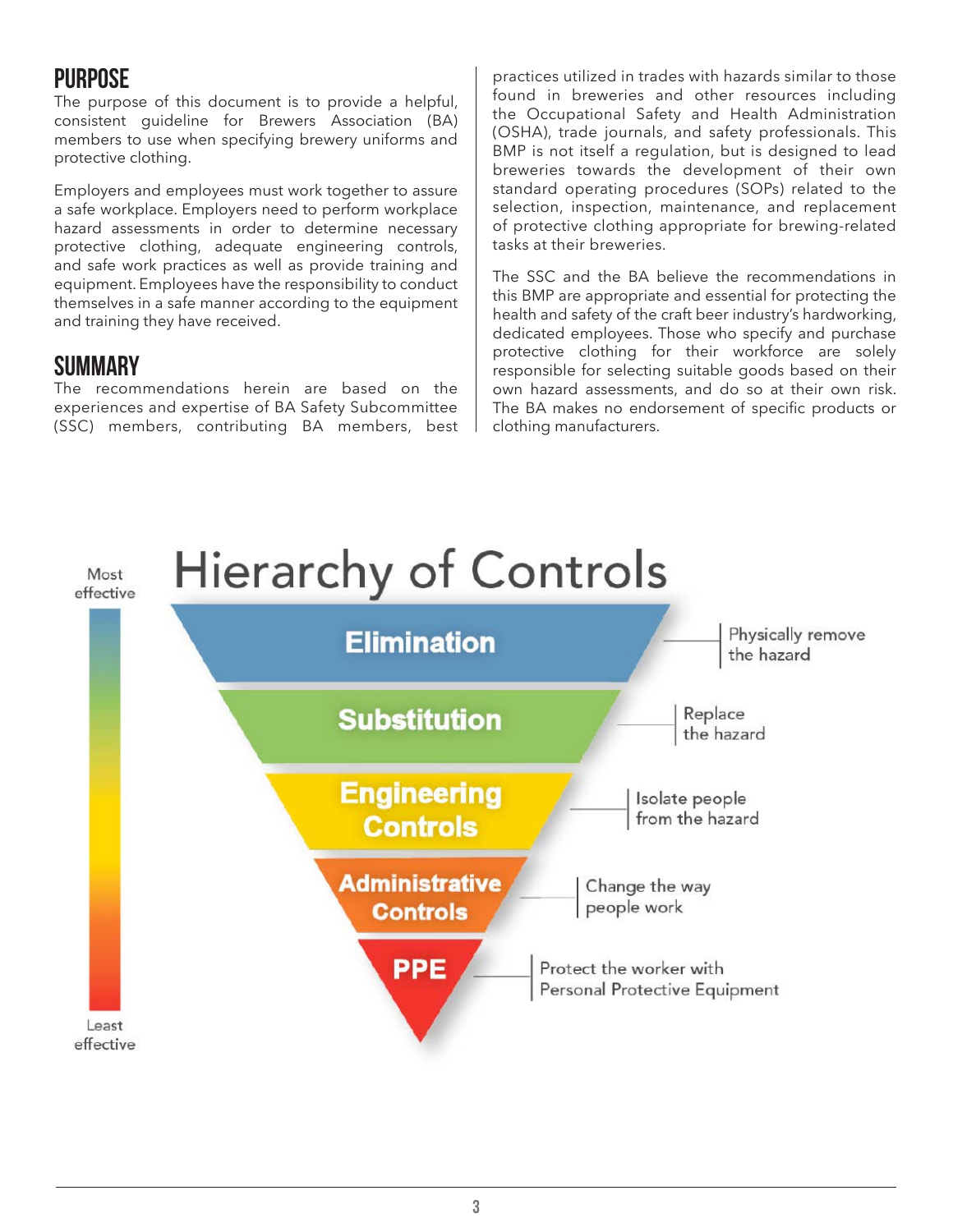### FREQUENTLY ASKED QUESTIONS

1. Why should brewery workers wear specific articles of clothing when performing routine jobs such as brewing, cellar transfers, cleaning, packaging, and material handling?

These jobs involve being in close proximity to thermal, chemical, and physical hazards. Correctly chosen protective clothing can increase worker protection and lessen potential injury from these hazards.

- 2. What specific articles of clothing and personal protective equipment (PPE) are recognized as increasing worker protection for brewery workers?
	- a. Work boots that protect against corrosive chemicals, hot fluids, and physical injury, such as crushing or ankle twisting.
	- b. Work clothes that cover the torso, legs, and arms with material that can reduce injuries from thermal, chemical, or physical hazards.
	- c. Eye protection that reduces the likelihood of injury due to splashes, flying objects, and poking.
	- d. Other protective clothing and equipment based on the task being performed. Examples include: chemical protective apron, chemical or thermal protective gloves, hearing protection, and respiratory protection.

### 3. How does one know what protective clothing is appropriate for a certain brewery task?

Every task, routine or unusual, should be subject to a hazard assessment by the employer. By considering each possible hazard associated with a task, one can realize what protective and preventative measures should be taken. Protective clothing is one strategy among many that can help reduce or eliminate injuries. OSHA has developed "Non-mandatory Compliance Guidelines for Hazard Assessment and Personal Protective Equipment Selection," which is appended to this BMP.

### 4. What do safety regulatory agencies, such as OSHA, have to say on the subject of protective clothing?

a. OSHA has published an occupational safety and health (OSH) standard entitled "Personal Protective Equipment" in 29 CFR § 1910.132. Paragraph (a) states:

> *Protective equipment, including personal protective equipment for eyes, face, head, and extremities, protective clothing, respiratory devices, and protective shields and barriers, shall be provided, used, and maintained in a sanitary and reliable*

*condition wherever it is necessary by reason of hazards of processes or environment, chemical hazards, radiological hazards, or mechanical irritants encountered in a manner capable of causing injury or impairment in the function of any part of the body through absorption, inhalation or physical contact.*

b. OSHA also enforces The General Duty Clause written into the original OSH Act of 1970, 29 USC 654, which states:

*(a) Each employer --*

*(1) shall furnish to each of his employees employment and a place of employment which are free from recognized hazards that are causing or are likely to cause death or serious physical harm to his employees;*

*(2) shall comply with occupational safety and health standards promulgated under this Act.*

*(b) Each employee shall comply with occupational safety and health standards and all rules, regulations, and orders issued pursuant to this Act which are applicable to his own actions and conduct.*

- c. Certain classes of Personal Protective Equipment (PPE) are subject to more extensive regulations. These include: eye and face protection (29 CFR 1910.133), respiratory protection (1910.134), head protection (1910.135), foot protection (1910.136), electrical protective devices (1910.137), hand protection (1910.138), and hearing protection in the occupational noise exposure rules (1910.95).
- d. Some states or local jurisdictions are authorized to manage their own OSH regulations. These rules cannot be less stringent than federal OSHA regulations. Every brewery should know what agency has jurisdiction of OSH rules in their locality. To find out if you are in a State or Federal program state click https://www.osha.gov/dcsp/ osp/faq.html.

#### 5. Who has authority to specify protective clothing in the workplace and who is responsible in case of an injury?

a. The employer can and should specify which protective clothing is to be worn during specific tasks. Complying with protective clothing policies should be a condition of employment. It is important to recognize employees who properly protect themselves and coworkers.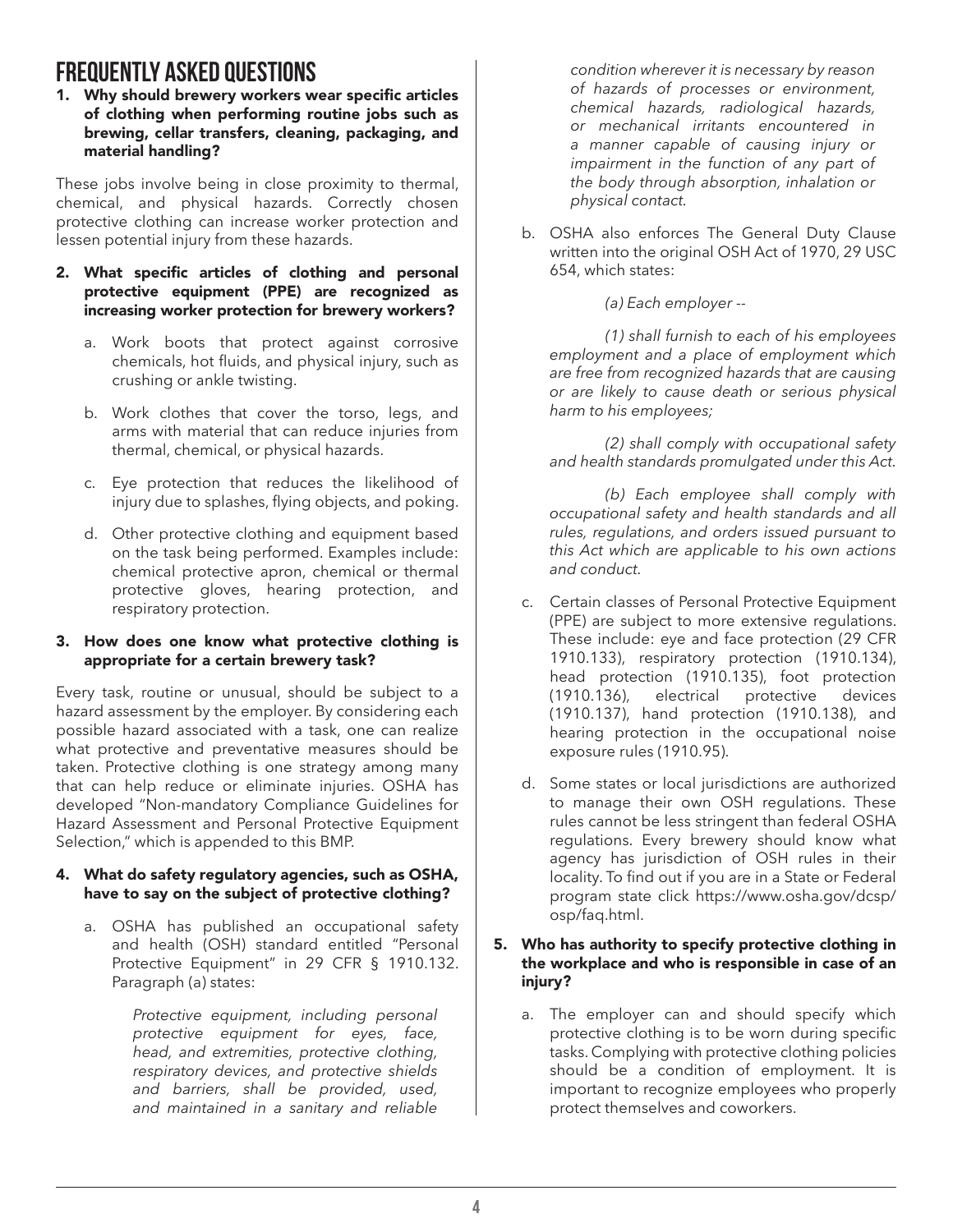- b. The OSH regulatory agency with jurisdiction will have rules that directly require workplace hazard assessment and protective clothing. Generally, if an employer failed to conduct a hazard assessment or failed to provide protective clothing and training on its use, the employer is liable to be cited. However, if the employer's actions have satisfied the standard, but the employee did not wear the appropriate protection, and this fact was appropriately documented by the employer, the employer may be treated leniently. For these reasons, employers need to work closely with their employees to achieve compliance.
- 6. Breweries vary in the amount of risk posed to employees based on such things as production capacity, technology, extent of automation, and so on. How do I know what PPE should be used at my brewery?

Conduct a hazard assessment and choose protective clothing that protects against the hazards identified. It is a good idea to seek assistance from PPE manufacturers, technical resources online, and safety experts.

#### 7. What role do comfort and fashion play in the selection of protective clothing?

- a. The main comfort factors for protective clothing are thermal and tactile. Heavier fabrics can increase heat stress and for some tasks may provide more physical protection than is necessary. Clothes, gloves and boots that move easily with the wearer and do not cause chafing are preferred over stiffer materials that reduce movement, can make precise work more difficult and are irritating to the skin. If the clothing specified increases the body heat of the wearer, heat stress can be prevented with hydration, electrolyte replacement, and rest periods in a cool area.
- b. Fashion considerations of protective clothing include appearance, style, color, and appropriateness for the body's form. Studies have shown that PPE compliance improves when the components better agree with the wearer's fashion sense. PPE choices should also consider the wearer's physique and gender.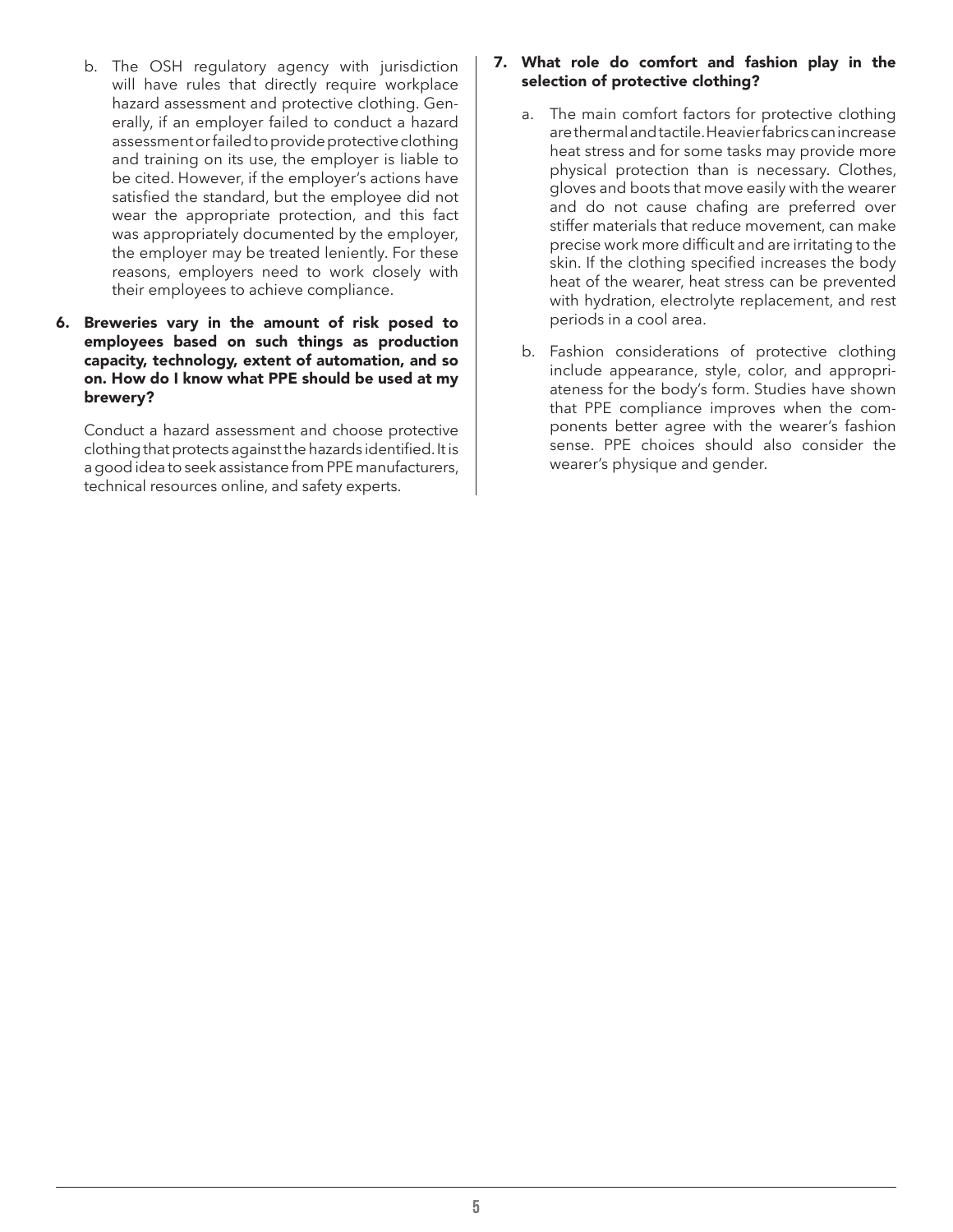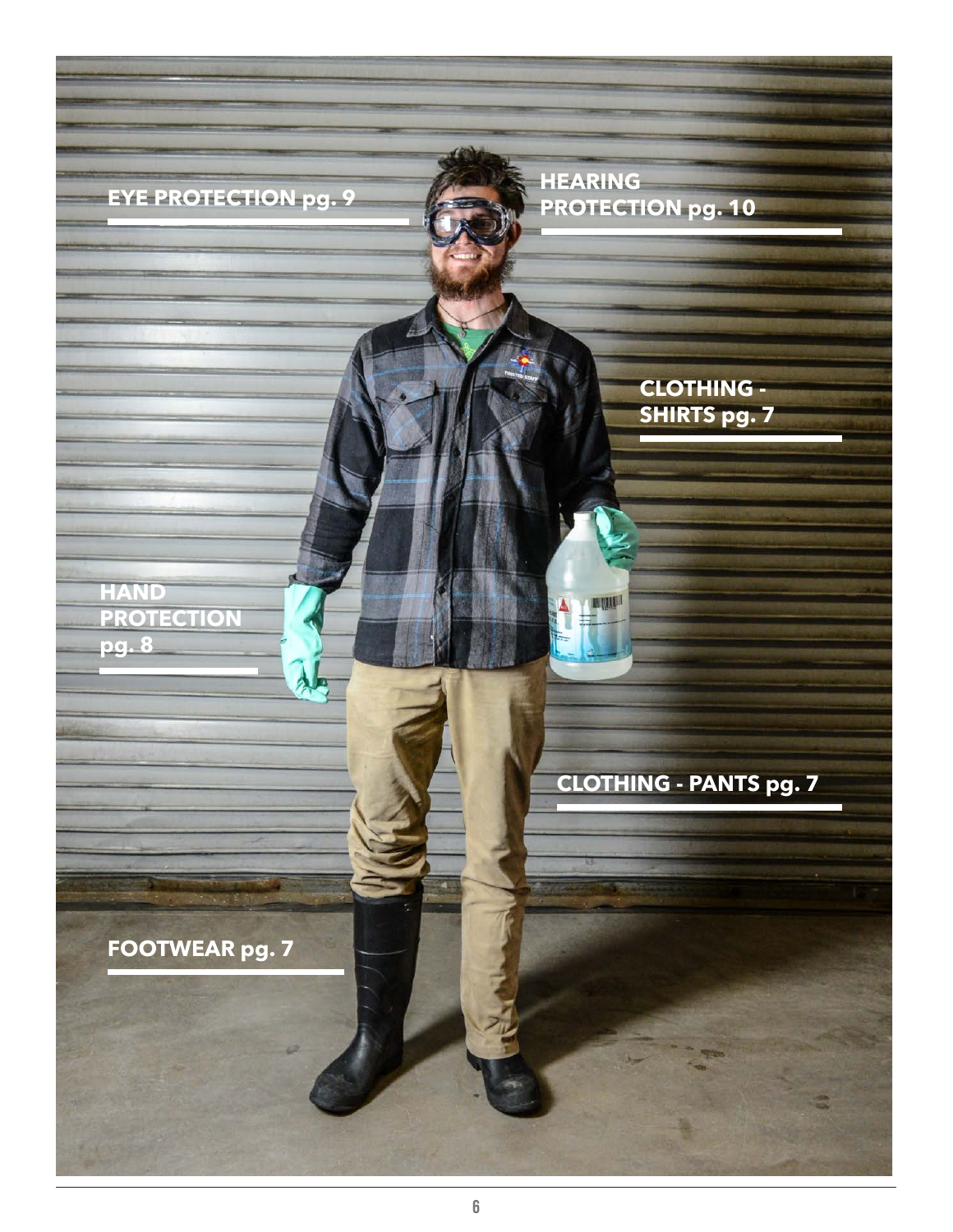### PROTECTIVE CLOTHING RECOMMENDATIONS

These recommendations should be advised by each brewery's own hazard assessments.

### 1. Clothing

- a. *Pants, Overalls, Coveralls*
	- i. Composition / Fabric
		- 1) Cotton, cotton duck, or polyester blend
		- 2) Light/breathable
		- 3) Easily washable
		- 4) Water and chemical repellent
	- ii. Construction
		- 1) Reinforced stress points that stay dry
			- a) Knees
			- b) Seat bottom
			- c) Cuffs
			- d) Belt loops
		- 2) Long legged
			- a) Fitted boot cut
			- b) May have bib, overall, or coverall construction
		- 3) Garments with rips or tears are promptly repaired or replaced
	- iii. Features
		- 1) Absence of sharp rivets that can scratch equipment
		- 2) Small tool pockets if closeable
		- 3) Absence of large tool loops that can catch on valve handles and other protruding devices
- b. *Shirts*
	- i. Fabric
		- 1) Cotton, cotton duck, or polyester blend
		- 2) Light/breathable
		- 3) Easily washable
- 4) Water and chemical repellent
- ii. Construction
	- 1) Durable
	- 2) Button closures could fall off and should be avoided
	- 3) Sleeve length

a) Short sleeves may be worn if appropriate to task hazards

b) Long sleeves can be easily rolled up and secured

c) May be part of overall or coverall construction

- 4) Garments with rips or tears are promptly repaired or replaced
- iii. Features
	- 1) Breast pocket(s) with button or zippered closure is optional
	- 2) Professional appearance

#### 2. Footwear



- a. *Waterproof/Chemical Resistant Boots*
	- i. Composition / Fabric
		- 1) Solid rubber or rubber impregnated fabric substrate
		- 2) Waterproof
		- 3) Slip resistant
		- 4) Chemical resistant (all components)
		- 5) Leather deteriorates with corrosives, has poor waterproofing capabilities and is heavy. Leather is not advised in brewery, cellar, or packaging areas, but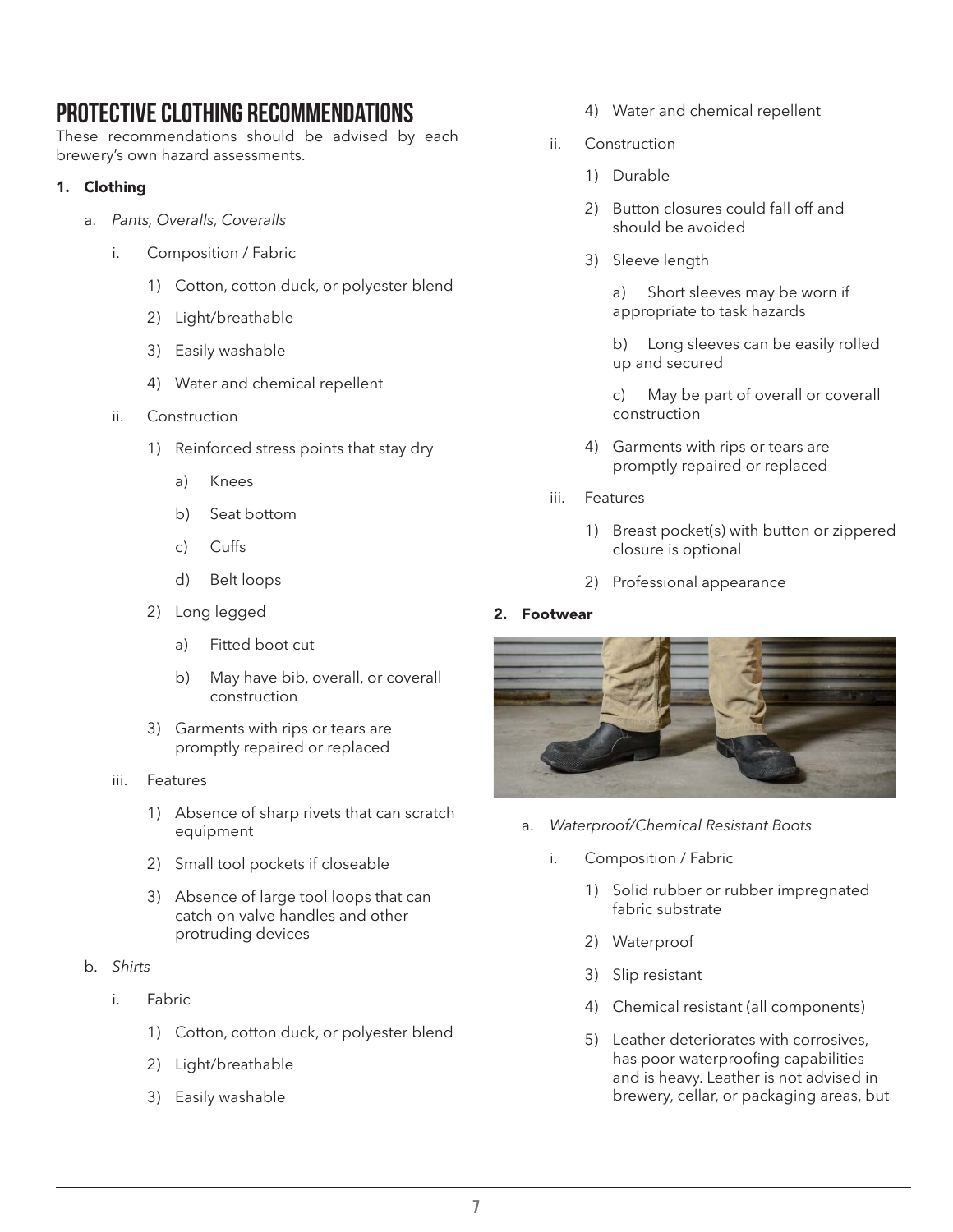may be appropriate in shipping and receiving.

- ii. Construction
	- 1) Steel toe at a minimum; steel toe/steel shank preferred
	- 2) Minimum height reaches over the ankle; maximum height to below knees
	- 3) Knee-high boots should be lined with soft material to reduce chafing
	- 4) Reinforced stress and wear points
		- a) Toe cup
		- b) Tread
	- 5) Boots with rips or punctures are promptly replaced
	- 6) Should conform to American Society of Testing Materials (ASTM) F2412- 05 Standard Test Methods for Foot Protection and F2413-05 Standard Specification for Performance Requirements for Protective Footwear (supercedes American National Standard for Personal Protection - Protective Footwear (ANSI Z41-1999 and Z41-1991)
- iii. Other
	- 1) Close fitting over ankle or calf to reduce chance of liquid entering the boot
	- 2) Pant legs are worn over the boot to direct splashes away from entering the boot
	- 3) Provide regular drying facilities for boots at the end of each shift

### 3. Hand Protection



- a. *Chemical Handling Gloves*
	- i. Composition
		- 1) Typically nitrile, neoprene, or butyl rubber. Choose synthetic chemical protective material compatible with hazardous chemicals being used by consulting Safety Data Sheet (SDS) and/ or glove manufacturer's compatibility charts.
		- 2) Do not use latex, vinyl, or partially coated fabric gloves with chemicals
	- ii. Construction
		- 1) Seamless, molded glove
		- 2) Medium to long gauntlet should extend well past the wrist
		- 3) Gloves with rips, punctures, discoloration, or cracks are promptly replaced
		- 4) Should conform to ANSI/ISEA 105- 2011, American National Standard for Hand Protection Selection Criteria
	- iii. Other
		- 1) Wear glove size appropriate for hand size
		- 2) Roll back the gauntlet to create a cuff that prevents liquid from running onto the unprotected arm
		- 3) Provide regular drying facilities for gloves at the end of each use
		- 4) Gloves assigned to a specific chemical task or to a specific worker should be clearly labeled with a permanent marker
		- 5) Gloves to be rinsed free of chemical residue after each use
		- 6) Gloves have a useful life based on chemical exposure, duration, and activity, and should be inspected prior to each use
		- 7) Replace damaged gloves regularly; keep spare gloves available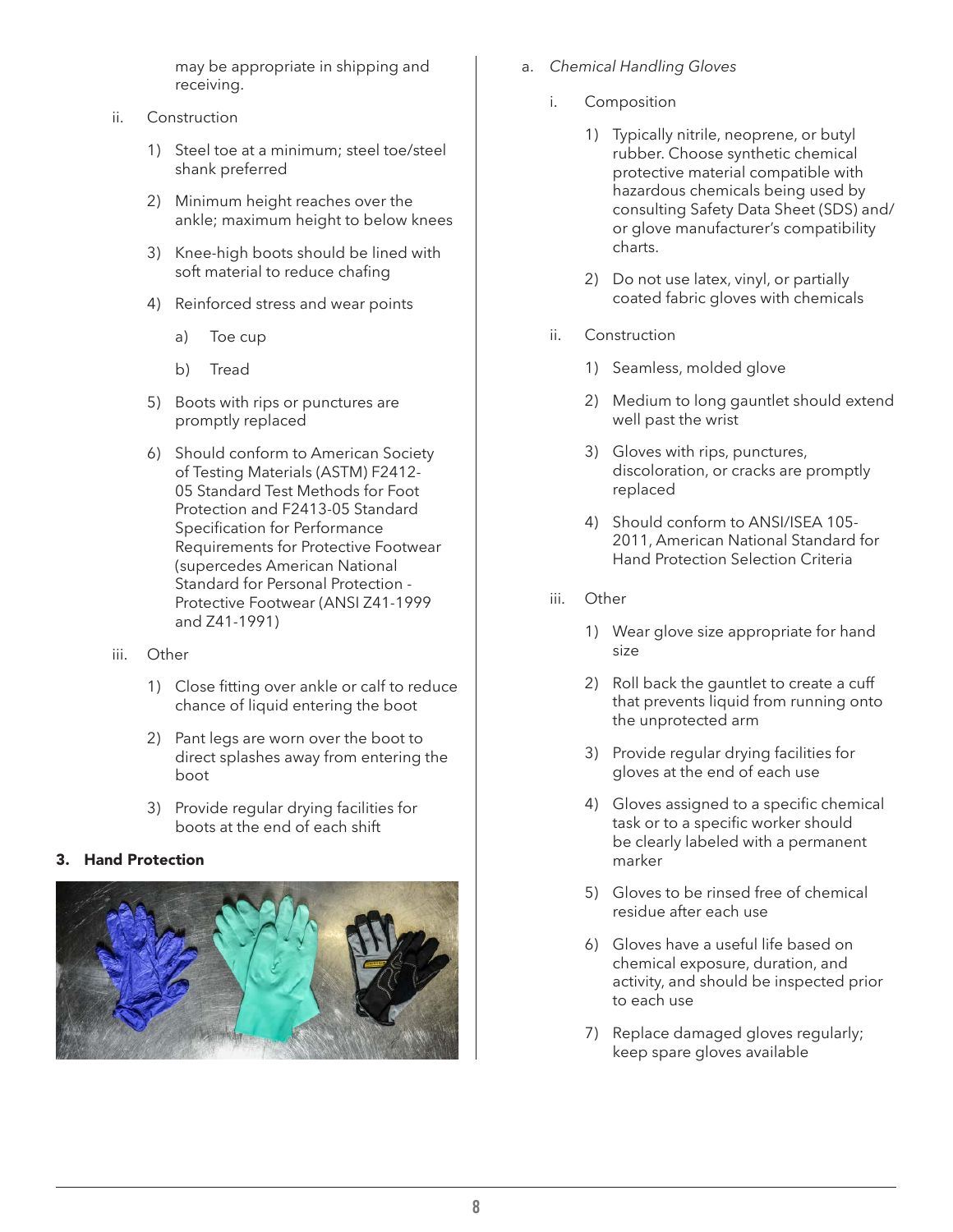### b. *Non-Chemical Gloves*

- i. Composition
	- 1) Leather, canvas, or woven fabric with partial rubber coating
	- 2) Washable or disposable
- ii. Construction
	- 1) Sewn or woven construction
	- 2) Reinforced wear areas
	- 3) Gloves with rips, punctures, discoloration, or cracks are promptly replaced
- iii. Other
	- 1) Wear glove size appropriate for hand size
	- 2) Gloves assigned to a specific task or to a specific worker should be clearly labeled with a permanent marker

### **Eye Protection**

a. *Eye Protection: Safety Glasses*



- i. Composition
	- 1) Impact resistant plastic or tempered glass
- ii. Construction
	- 1) Side shields or wrap-around design
	- 2) May be tinted, but avoid mirror or dark tinted finishes (other employees cannot determine if they are being seen by the wearer)
	- 3) Promptly replace glasses that are scratched, cracked, or coated with residue
	- 4) Should conform to ANSI Z87.1-2010 American National Standard Practice for

Occupational and Educational Eye and Face Protection consensus standards.

- 5) Most prescription eyewear does not conform to the Z87.1 standard and should only be worn beneath approved safety glasses. Prescription safety glasses must be of adequate size and shape to cover the eyes and provide appropriate protection during work tasks, and have side protection for the full height of the eye. A lens and side shield height of 1 3/4" is recommended.
- iii. Other
	- 1) Wash and dry glasses after use
	- 2) Reduce fogging by purchasing anti-fog glasses or applying an anti-fog surface coating
	- 3) Select a comfortable product
- b. *Eye Protection: Safety Goggles*



- i. Composition
	- 1) Impact resistant plastic
- ii. Construction
	- 1) Face-fitting shield around all sides, indirectly vented
	- 2) May be tinted
	- 3) Promptly replace goggles that are scratched, cracked, or coated with residue
	- 4) Should conform to ANSI Z87.1-2003- 6.2.1 American National Standard Practice for Occupational and Educational Eye and Face Protection consensus standards.
- iii. Other
	- 1) Wash and dry goggles after use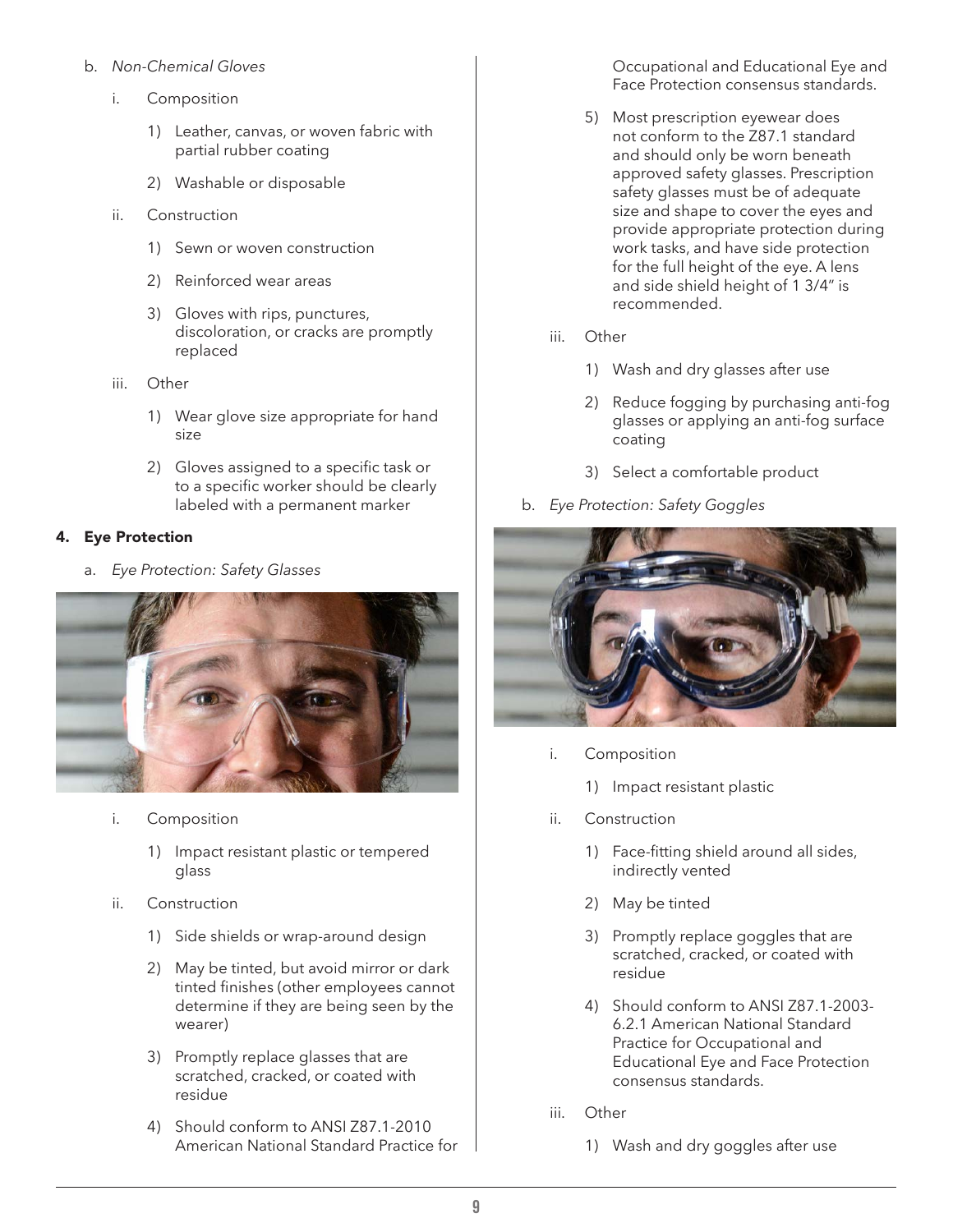- 2) Reduce fogging by purchasing anti-fog goggles or applying an anti-fog surface coating
- c. *Eye Protection: Face Shield*
	- i. Composition
		- 1) polycarbonate, propionate, acetate, or PETG (polyethylene terephthalate glycol)
	- ii. Construction
		- 1) Face-covering shield; may or may not have hinged attachment to headband or hardhat mount
		- 2) Promptly replace face shields that are scratched, cracked, or coated with residue
		- 3) Should conform to ANSI Z87.1-2010 American National Standard Practice for Occupational and Educational Eye and Face Protection consensus standards. Impact resistant face shields are indicated with "+" mark.
	- iii. Other
		- 1) Wear safety glasses beneath face shield
		- 2) Wash and dry face shield after use

### 5. Other Protection

a. *Hearing Protection*



- i. Composition
	- 1) Single Use: urethane foam or polyvinyl chloride
	- 2) Reusable: silicone rubber
	- 3) Ear muffs: hard plastic body with foam interior
- ii. Other
	- 1) Single use plugs should be disposed after one use
	- 2) Reusable plugs and muffs should be cleaned regularly with warm water and mild detergent
	- 3) Plugs may be worn in conjunction with muffs for greater protection
	- 4) Consult 29 CFR 1910.95 for methods of determining which devices are best for specific occupational exposure
	- 5) Install ear plugs in accordance with manufacturer instructions
	- 6) High visibility hearing protection is recommended to visually assess whether coworkers are wearing protection
- b. *Respiratory Protection*



i. Respirator use is closely tied to OSHA's complex Respiratory Protection standard, 29 CFR 1910.134

ii. Employees wearing respirators may be required to undergo medical surveillance, respirator fit testing, and training

iii. Consult a safety professional or certified industrial hygienist if requiring respirators for certain job tasks.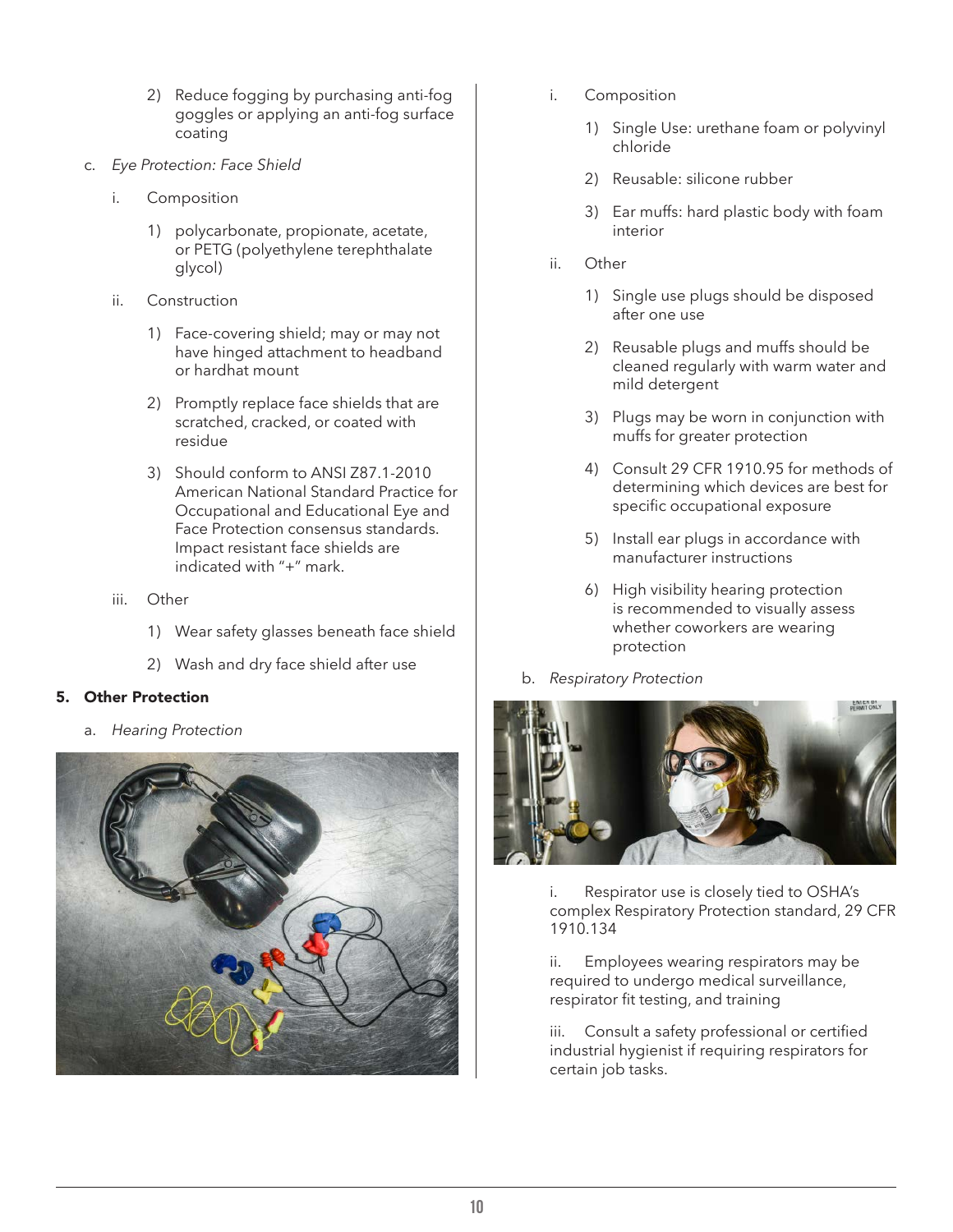### APPENDIX - HAZARD ASSESSMENT PROCEDURE

*Non-mandatory Compliance Guidelines for Hazard Assessment and Personal Protective Equipment Selection*

This Appendix is taken from OSHA and is reproduced in an abridged manner here. It is intended to provide compliance assistance for employers and employees in implementing requirements for a hazard assessment and the selection of personal protective equipment.

- 1. *Controlling hazards.* PPE devices alone should not be relied on to provide protection against hazards, but should be used in conjunction with guards, engineering controls, and sound manufacturing practices.
- 2. *Assessment and selection*. It is necessary to consider certain general guidelines for assessing the foot, head, eye and face and hand hazard situations that exist in an occupational or educational operation or process and to match the protective devices to the particular hazard. It should be the responsibility of the safety officer to exercise common sense and appropriate expertise to accomplish these tasks.
- 3. *Assessment guidelines*. In order to assess the need for PPE the following steps should be taken:
	- a. Survey. Conduct a walk-through survey of the areas in question. The purpose of the survey is to identify sources of hazards to workers and coworkers. Consideration should be given to the basic hazard categories:
		- i. Impact
		- ii. Penetration
		- iii. Compression (roll-over)
		- iv. Chemical
		- v. Heat
		- vi. Harmful dust
		- vii. Light (optical) radiation
	- b. Sources. During the walk-through survey the safety officer should observe:
		- i. sources of motion; i.e., machinery or processes where any movement of tools, machine elements or particles could exist, or movement of personnel that could result in collision with stationary objects;
		- ii. sources of high temperatures that could result in burns, eye injury or ignition of protective equipment, etc.;
		- iii. types of chemical exposures;
		- iv. sources of harmful dust;
- v. sources of light radiation, i.e., welding, brazing, cutting, furnaces, heat treating, high intensity lights, etc.;
- vi. sources of falling objects or potential for dropping objects;
- vii. sources of sharp objects which might pierce the feet or cut the hands;
- viii. sources of rolling or pinching objects which could crush the feet;
- ix. layout of workplace and location of coworkers; and
- x. any electrical hazards. In addition, injury/ accident data should be reviewed to help identify problem areas.
- c. Organize data. Following the walk-through survey, it is necessary to organize the data and information for use in the assessment of hazards. The objective is to prepare for an analysis of the hazards in the environment to enable proper selection of protective equipment.
- d. Analyze data. Having gathered and organized data on a workplace, an estimate of the potential for injuries should be made. Each of the basic hazards (paragraph 3.a.) should be reviewed and a determination made as to the type, level of risk, and seriousness of potential injury from each of the hazards found in the area. The possibility of exposure to several hazards simultaneously should be considered.
- 4. *Selection guidelines*. After completion of the procedures in paragraph 3, the general procedure for selection of protective equipment is to:
	- i. become familiar with the potential hazards and the type of protective equipment that is available, and what it can do; i.e., splash protection, impact protection, etc.;
	- ii. compare the hazards associated with the environment; i.e., impact velocities, masses, projectile shape, radiation intensities, with the capabilities of the available protective equipment;
	- iii. select the protective equipment which ensures a level of protection greater than the minimum required to protect employees from the hazards; and
	- iv. fit the user with the protective device and give instructions on care and use of the PPE. It is very important that end users be made aware of all warning labels for and limitations of their PPE.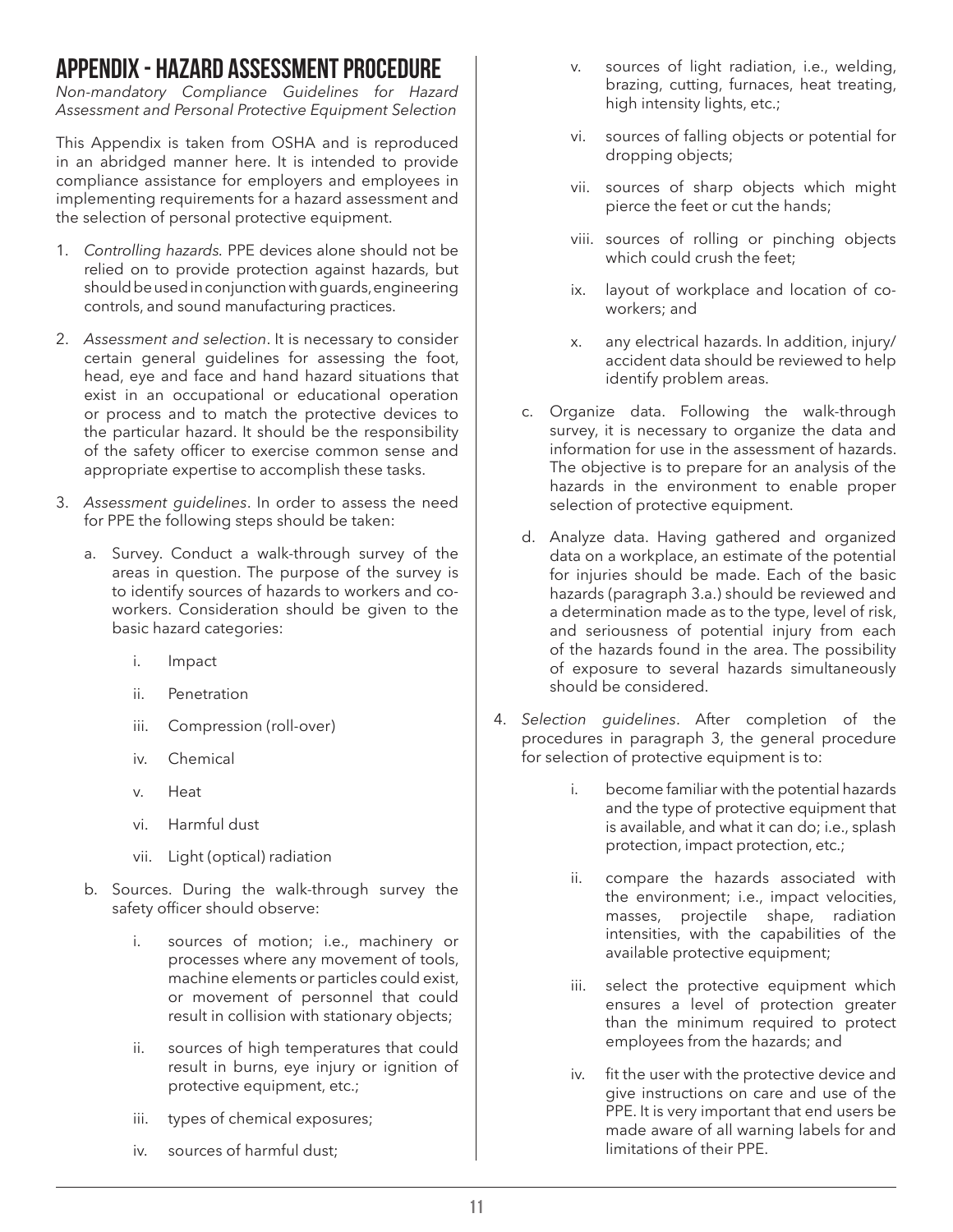- 5. *Fitting the device*. Careful consideration must be given to comfort and fit. PPE that fits poorly will not afford the necessary protection. Continued wearing of the device is more likely if it fits the wearer comfortably. Protective devices are generally available in a variety of sizes. Care should be taken to ensure that the right size is selected.
- 6. *Devices with adjustable features*. Adjustments should be made on an individual basis for a comfortable fit that will maintain the protective device in the proper position. Particular care should be taken in fitting devices for eye protection against dust and chemical splash to ensure that the devices are sealed to the face. In addition, proper fitting of helmets is important to ensure that it will not fall off during work operations. In some cases a chin strap may be necessary to keep the helmet on an employee's head. (Chin straps should break at a reasonably low force, however, so as to prevent a strangulation hazard). Where manufacturer's instructions are available, they should be followed carefully.
- 7. *Reassessment of hazards*. It is the responsibility of the safety officer to reassess the workplace hazard situation as necessary, by identifying and evaluating new equipment and processes, reviewing accident records, and reevaluating the suitability of previously selected PPE.
- 8. *Selection chart guidelines for eye and face protection*. The following chart provides general guidance for the proper selection of eye and face protection to protect against hazards associated with the listed hazard "source" operations.
- 9. *Selection guidelines for head protection*. All head protection (helmets) is designed to provide protection from impact and penetration hazards caused by falling objects. Head protection is also available which provides protection from electric shock and burn.When selecting head protection, knowledge of potential electrical hazards is important. Class A helmets, in addition to impact and penetration resistance, provide electrical protection from low-voltage conductors (they are proof tested to 2,200 volts). Class B helmets, in addition to impact and penetration resistance, provide electrical protection from high-voltage conductors (they are proof tested to 20,000 volts). Class C helmets provide impact and penetration resistance (they are usually made of aluminum which conducts electricity), and should not be used around electrical hazards. Where falling object hazards are present, helmets must be worn.Some examples include: working below other workers who are using tools and materials which could fall; working around or under conveyor belts which are

carrying parts or materials; working below machinery or processes which might cause material or objects to fall; and working on exposed energized conductors. Type I designated helmets are designed to reduce the force of impact resulting from a blow only to the top of the head, while Type II designated helmets are designed to reduce the force of impact resulting from a blow to the top or sides of the head. Accordingly, if a hazard assessment indicates that lateral impact to the head is foreseeable, employers must select Type II helmets for their employees.

- 10. *Selection guidelines for foot protection*. Safety shoes and boots which meet the ANSI Z41-1991 Standard provide both impact and compression protection. Where necessary, safety shoes can be obtained which provide puncture protection. In some work situations, metatarsal protection should be provided. In other special situations electrical conductive or insulating safety shoes would be appropriate. Safety shoes or boots with impact protection would be required for carrying or handling materials such as packages, objects, parts or heavy tools, which could be dropped; and, for other activities where objects might fall onto the feet. Safety shoes or boots with compression protection would be required for work activities involving skid trucks (manual material handling carts) around bulk rolls (such as paper rolls) and around heavy pipes, all of which could potentially roll over an employee's feet. Safety shoes or boots with puncture protection would be required where sharp objects such as nails, wire, tacks, screws, large staples, scrap metal etc., could be stepped on by employees causing a foot injury.
- 11. *Selection guidelines for hand protectio*n. Gloves are often relied upon to prevent cuts, abrasions, burns, and skin contact with chemicals that are capable of causing local or systemic effects following dermal exposure. OSHA is unaware of any gloves that provide protection against all potential hand hazards, and commonly available glove materials provide only limited protection against many chemicals. Therefore, it is important to select the most appropriate glove for a particular application and to determine how long it can be worn, and whether it can be reused. It is also important to know the performance characteristics of gloves relative to the specific hazard anticipated; e.g., chemical hazards, cut hazards, flame hazards, etc. These performance characteristics should be assessed by using standard test procedures. Before purchasing gloves, the employer should request documentation from the manufacturer that the gloves meet the appropriate test standard(s) for the hazard(s) anticipated. Other factors to be considered for glove selection in general include: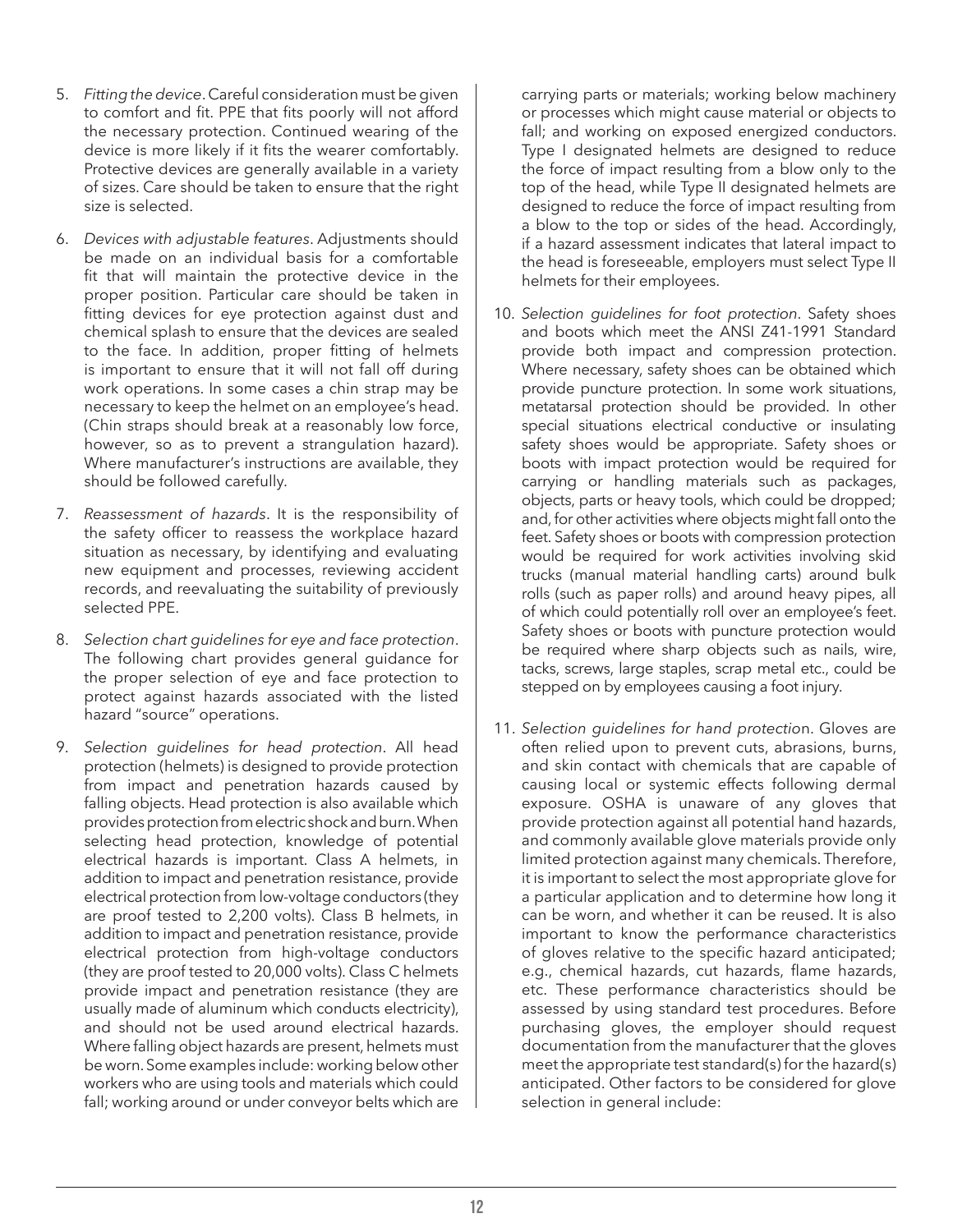#### Eye and Face Protection Selection Chart

| <b>Source</b>                                                                                                                                  | <b>Assessment of</b><br><b>Hazard</b>                                   | <b>Protection</b>                                                                                                                                  |
|------------------------------------------------------------------------------------------------------------------------------------------------|-------------------------------------------------------------------------|----------------------------------------------------------------------------------------------------------------------------------------------------|
| IMPACT -- Chipping, grinding machining, masonry<br>work, woodworking, sawing, drilling, chiseling,<br>powered fastening, riveting, and sanding | Flying fragments, objects,<br>large chips, particles sand,<br>dirt, etc | Spectacles with side protection, goggles, face shields. See<br>notes $(1)$ , $(3)$ , $(5)$ , $(6)$ , $(10)$ . For severe exposure, use faceshield. |
| HEAT -- Furnace operations, pouring, casting, hot<br>dipping, and welding                                                                      | Hot sparks                                                              | Faceshields, goggles, spectacles with side protection. For<br>severe exposure use faceshield. See notes (1), (2), (3).                             |
|                                                                                                                                                | Splash from molten metals                                               | Faceshields worn over goggles. See notes (1), (2), (3).                                                                                            |
|                                                                                                                                                | High temperature exposure                                               | Screen face shields, reflective face shields. See notes (1), (2),<br>(3).                                                                          |
| CHEMICALS -- Acid and chemicals handling,<br>degreasing plating                                                                                | Splash                                                                  | Goggles, eyecup and cover types. For severe exposure, use<br>face shield. See notes (3), (11).                                                     |
|                                                                                                                                                | Irritating mists                                                        | Special-purpose goggles.                                                                                                                           |
| DUST -- Woodworking, buffing, general dusty<br>conditions                                                                                      | Nuisance dust                                                           | Goggles, eyecup and cover types. See note (8).                                                                                                     |
| LIGHT and/or RADIATION -- Welding: Electric arc                                                                                                | Optical radiation                                                       | Welding helmets or welding shields. Typical shades: 10-14.<br>See notes (9), (12)                                                                  |
| Welding: Gas                                                                                                                                   | Optical radiation                                                       | Welding goggles or welding face shield. Typical shades: gas<br>welding 4-8, cutting 3-6, brazing 3-4. See note (9)                                 |
| Cutting, Torch brazing, Torch soldering                                                                                                        | Optical radiation                                                       | Spectacles or welding face-shield. Typical shades, 1.5-3. See<br>notes (3), (9)                                                                    |
| Glare                                                                                                                                          | Poor vision                                                             | Spectacles with shaded or special-purpose lenses, as suitable.<br>See notes (9), (10).                                                             |

(1) Care should be taken to recognize the possibility of multiple and simultaneous exposure to a variety of hazards. Adequate protection against the highest level of each of the hazards should be provided. Protective devices do not provide unlimited protection.

(2) Operations involving heat may also involve light radiation. As required by the standard, protection from both hazards must be provided.

(3) Faceshields should only be worn over primary eye protection (spectacles or goggles).

(4) As required by the standard, filter lenses must meet the requirements for shade designations in 1910.133(a)(5). Tinted and shaded lenses are not filter lenses unless they are marked or identified as such.

(5) As required by the standard, persons whose vision requires the use of prescription (Rx) lenses must wear either protective devices fitted with prescription (Rx) lenses or protective devices designed to be worn over regular prescription (Rx) eyewear.

(6) Wearers of contact lenses must also wear appropriate eye and face protection devices in a hazardous environment.

It should be recognized that dusty and/or chemical environments may represent an additional hazard to contact lens wearers.

(7) Caution should be exercised in the use of metal frame protective devices in electrical hazard areas.

(8) Atmospheric conditions and the restricted ventilation of the protector can cause lenses to fog. Frequent cleansing may be necessary.

(9) Welding helmets or faceshields should be used only over primary eye protection (spectacles or goggles).

(10) Non-sideshield spectacles are available for frontal protection only, but are not acceptable eye protection for the sources and operations listed for "impact."

(11) Ventilation should be adequate, but well protected from splash entry. Eye and face protection should be designed and used so that it provides both adequate ventilation and protects the wearer from splash entry.

(12) Protection from light radiation is directly related to filter lens density. See note (4). Select the darkest shade that allows task performance.